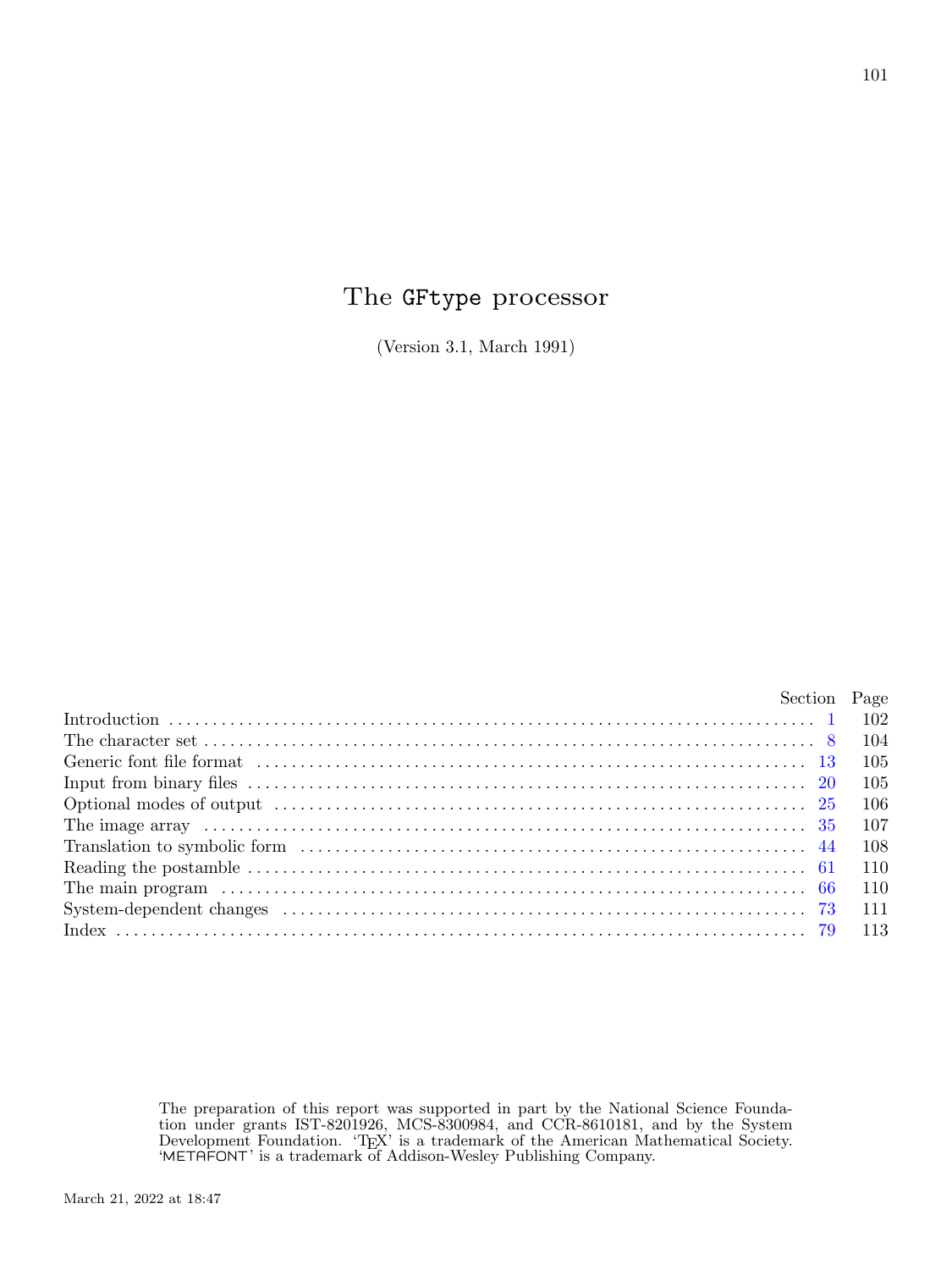<span id="page-1-0"></span>

**1\*. Introduction.** The GFtype utility program reads binary generic-font ("GF") files that are produced by font compilers such as METAFONT, and converts them into symbolic form. This program has three chief purposes: (1) It can be used to look at the pixels of a font, with one pixel per character in a text file; (2) it can be used to determine whether a GF file is valid or invalid, when diagnosing compiler errors; and (3) it serves as an example of a program that reads GF files correctly, for system programmers who are developing GF-related software.

The original version of this program was written by David R. Fuchs in March, 1984. Donald E. Knuth made a few modifications later that year as METAFONT was taking shape.

The *banner* string defined here should be changed whenever GFtype gets modified.

```
define my name ≡ ´gftype´
define \text{banner} \equiv \text{This} \text{is} \text{``GFType}, \text{``JVersion} \text{''} \text{''} \text{''} \text{''} \text{''} f printed when the program starts }
```
**3\*.** The binary input comes from *gf file* , and the symbolic output is written on Pascal's standard *output* file. The term *print* is used instead of *[w](#page-2-0)rite* when this program writes on *output*, so that all such output could easily be redirected if desired.

 $\text{define } print(\texttt{\#}) \equiv write (stdout, \texttt{\#})$  $\text{define } print\_ln(\texttt{\#}) \equiv write\_ln(\textit{stdout},\texttt{\#})$  $\text{define } print\_ln(\texttt{\#}) \equiv write\_ln(\textit{stdout},\texttt{\#})$  $\text{define } print\_ln(\texttt{\#}) \equiv write\_ln(\textit{stdout},\texttt{\#})$ **define**  $print\_nl \equiv write\_ln({\text{stdout}})$ 

**program** *GF type* (*gf file , output*);

**const** *⟨* Constants in the outer block 5\* *⟩*

**type** *⟨* Types in the outer block 8 *⟩*

```
var ⟨ Globals in the outer block 4* ⟩
```
*⟨* Define *parse arguments* 73\* *⟩*

**procedure** *initialize* ; *{* this procedure gets things started properly *}*

**var** *i*: *integer* ; *{* loop index for initializations *}*

*bound default*: *integer* ; *{* temporary for setup *} bound name* : *const cstring* ; *{* temporary for setup *}* **begin** *kpse set program name* (*argv* [0]*, my name* ); *kpse init prog* (´GFTYPE´*,* 0*,* **nil***,* **nil**); *parse arguments* ; *print*(*banner* ); *print ln*(*version string* ); *⟨* Set initial values 6\* *⟩* **end**;

**4\*.** This module is deleted, because it is only useful for a non-local goto, which we can't use in C. Instead, we define parameters settable at runtime.

*⟨* Globals in the outer bl[oc](#page-5-0)k 4\* *[⟩ ≡](#page-6-0) line length* : *integer* ; *{ xxx* strings will not produce lines longer than this *} max rows* : *integer* ; *{* largest possible vertical extent of pixel image array *} max cols* : *integer* ; *{* largest possible horizontal extent of pixel image array *} max row*: *integer* ; *{* current vertical extent of pixel image array *} max col* : *integer* ; *{* current horizontal extent of pixel image array *}* See also sections 10, 21, 23, 25\*, 35, 37\*, 41, 46, 54, 62, and 67.

This code is used in section 3\*.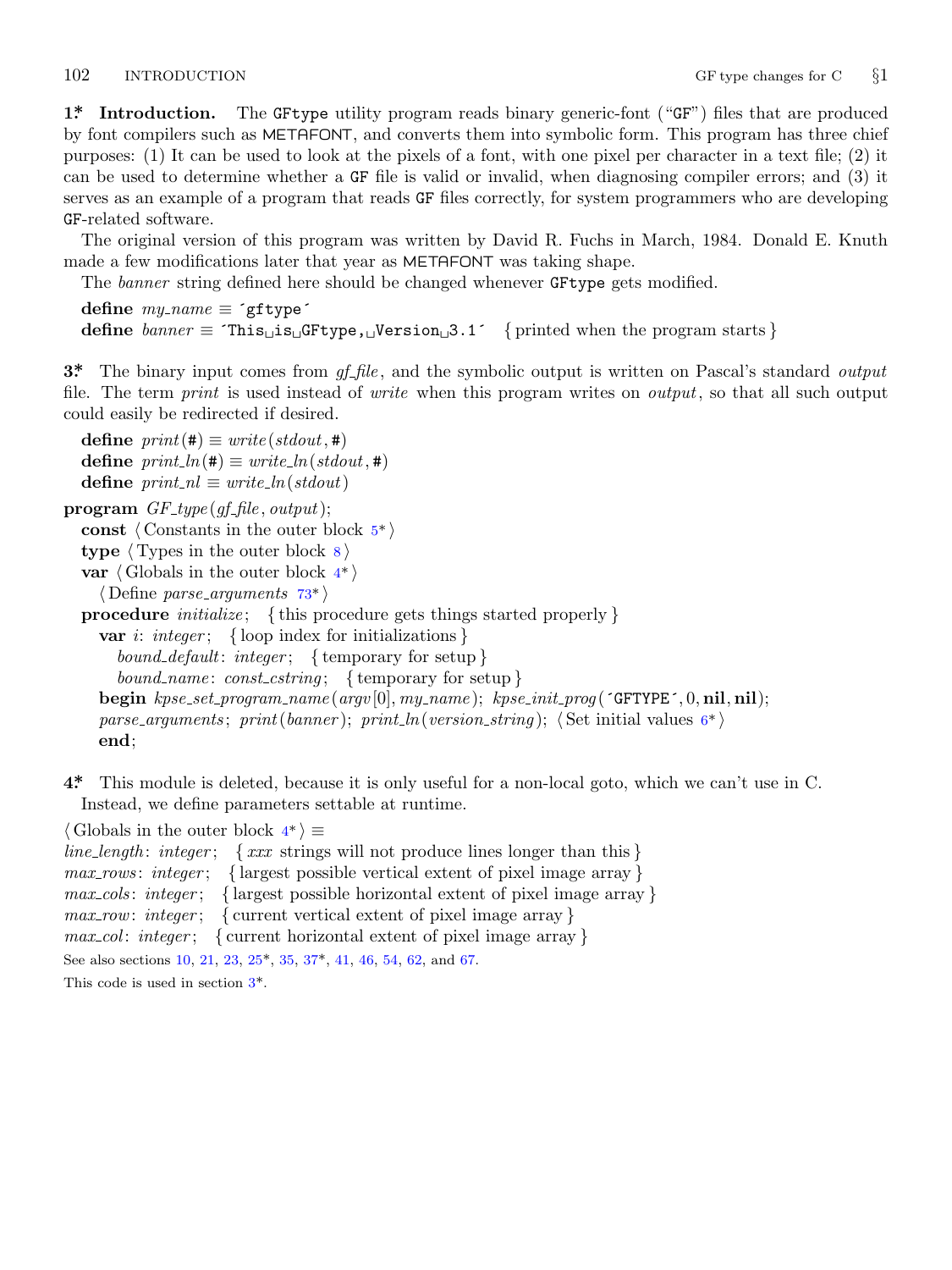<span id="page-2-0"></span>*§*5 GF type changes for C INTRODUCTION 103

**5\*.** Three parameters can be changed at run time to extend or reduce GFtype's capacity. Note that the total number of bits in the main *image array* will be

 $(max_{av} + 1) \times (max_{av} - col + 1)$ .

(METAFONT's full pixel [r](#page-1-0)ange is rarely implemented, because it would require 8 megabytes of memory.) **define**  $def\_line\_length = 500 \quad \{\text{default line\_length value}\}$ **define** *max image* = 8191 *{* largest possible extent of METAFONT's pixel image array *} ⟨* Constants in the outer block 5\* *⟩ ≡*  $inf\_line\_length = 20$ ;  $sup\_line\_length = 1023$ ; This code is used in section 3\*. **6\*.** Here are some macros for common programming idioms. **define**  $incr(\textbf{\#}) \equiv \textbf{\#} \leftarrow \textbf{\#} + 1$  {increase a variable by unity } **define**  $decr(\textbf{\#}) \equiv \textbf{\#} \leftarrow \textbf{\#} - 1$  {decrease a variable by unity} **define**  $\n \n negate(\mathbf{#}) \equiv \mathbf{#} \leftarrow -\mathbf{#}$  {change the sign of a variable }  $\text{define } const\_chk(\texttt{\#}) \equiv$ **begin if**  $# \langle \inf \mathbb{Q}_k^* \rangle$  **then**  $# \langle \inf \mathbb{Q}_k^* \rangle$ **else if** # *> sup*@&# **then** # *← sup*@&# **end** *{ setup bound var* stuff duplicated in tex.ch. *}*  $\text{define } setup\_bound\_var(\texttt{\#}) \equiv bound\_default \leftarrow \texttt{\#}; setup\_bound\_var\_end$  $\text{define } setup\_bound\_var\_end(\#) \equiv bound\_name \leftarrow *, \text{ setup\_bound\_var\_end\_end$ **define** setup\_bound\_var\_end\_end(#)  $\equiv$  setup\_bound\_variable(address\_of(#), bound\_name, bound\_default); *⟨* Set initial values 6\* *⟩ ≡ {* See comments in tex.ch for why the name has to be duplicated. *} setup bound var* (*def line length* )(´line\_length´)(*line length* ); *{ xxx* strings will not produce lines longer than this *}*  $setup\_bound\_var(max\_image)$ ( $\text{max\_rows}$ )( $max\_rows$ ); *{* largest allowed vertical extent of pixel image array *}*  $setup\_bound\_var(max\_image)$  $setup\_bound\_var(max\_image)$  $setup\_bound\_var(max\_image)$ ( $\text{max\_cols}$ )( $max\_cols$ ); *{* largest allowed [h](#page-1-0)orizontal extent of pixel image array *} const chk* (*line length* ); **if**  $max_{1}rows$  >  $max_{1}image$  **then**  $max_{1}rows$   $\leftarrow max_{1}image$ ; **if**  $max\_{cols} > max\_{image}$  **then**  $max\_{cols} \leftarrow max\_{image}$ ;  $image\_array \leftarrow$ **nil**; See also sections 11, 12, 26\*, 47, and 63. This code is used in section 3\*. **7\*.** If the GF file is badly malformed, the whole process must be aborted; GFtype will give up, after issuing

an error message about the symptoms that were noticed.

Such errors might be discovered inside of subroutines inside of subroutines, so we might want to *abort* the program with an error message.

 $\text{define } abort(\texttt{\#}) \equiv$ **begin**  $write\_ln(staterr, 1);$   $uexit(1);$ **end**  $\text{define } bad\_qf(\texttt{\#}) \equiv abort('Bad\_GF\_file:__', \texttt{\#}, '!')$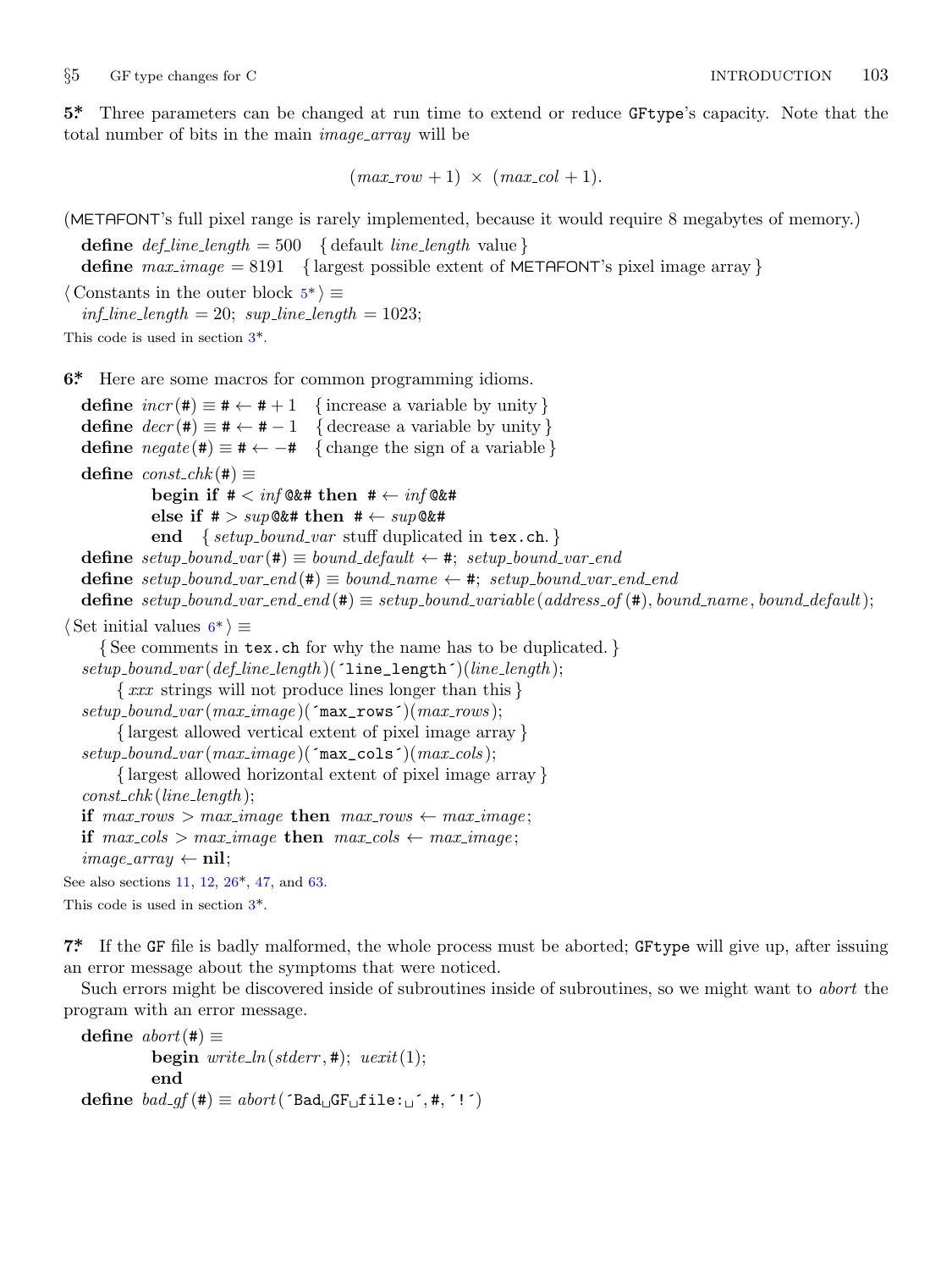<span id="page-3-0"></span>104 THE CHARACTER SET **GF** type changes for C  $\frac{88}{90}$ 

**9\*.** The original Pascal compiler was designed in the late 60s, when six-bit character sets were common, so it did not make provision for lower case letters. Nowadays, of course, we need to deal with both upper and lower case alphabets in a convenient way, especially in a program like GFtype. So we shall assume that the Pascal system being used for GFtype has a character set containing at least the standard visible characters of ASCII code ("!" through "~").

Some Pascal compilers use the original name *char* for the data type associated with the characters in text files, while other Pascals consider *char* to be a 64-element subrange of a larger data type that has some other name. In order to accommodate this difference, we shall use the name *text char* to stand for the data type of the characters in the output file. We shall also assume that *text char* consists of the elements *chr* (*first text char* ) through *chr* (*last text char* ), inclusive. The following definitions should be adjusted if necessary.

**define**  $char \equiv 0 \ldots 255$ **define**  $text\_text\_char \leq char$  { the data type of characters in text files } **define**  $first\_text\_char = 0$  { ordinal number of the smallest element of  $text\_char}$ } **define**  $last\_text\_char = 127$  {ordinal number of the largest element of  $text\_char}$ }

*⟨* Types in the outer block 8 *⟩* +*≡*  $text$ *file* = **packed file of**  $text$ *text\_char*;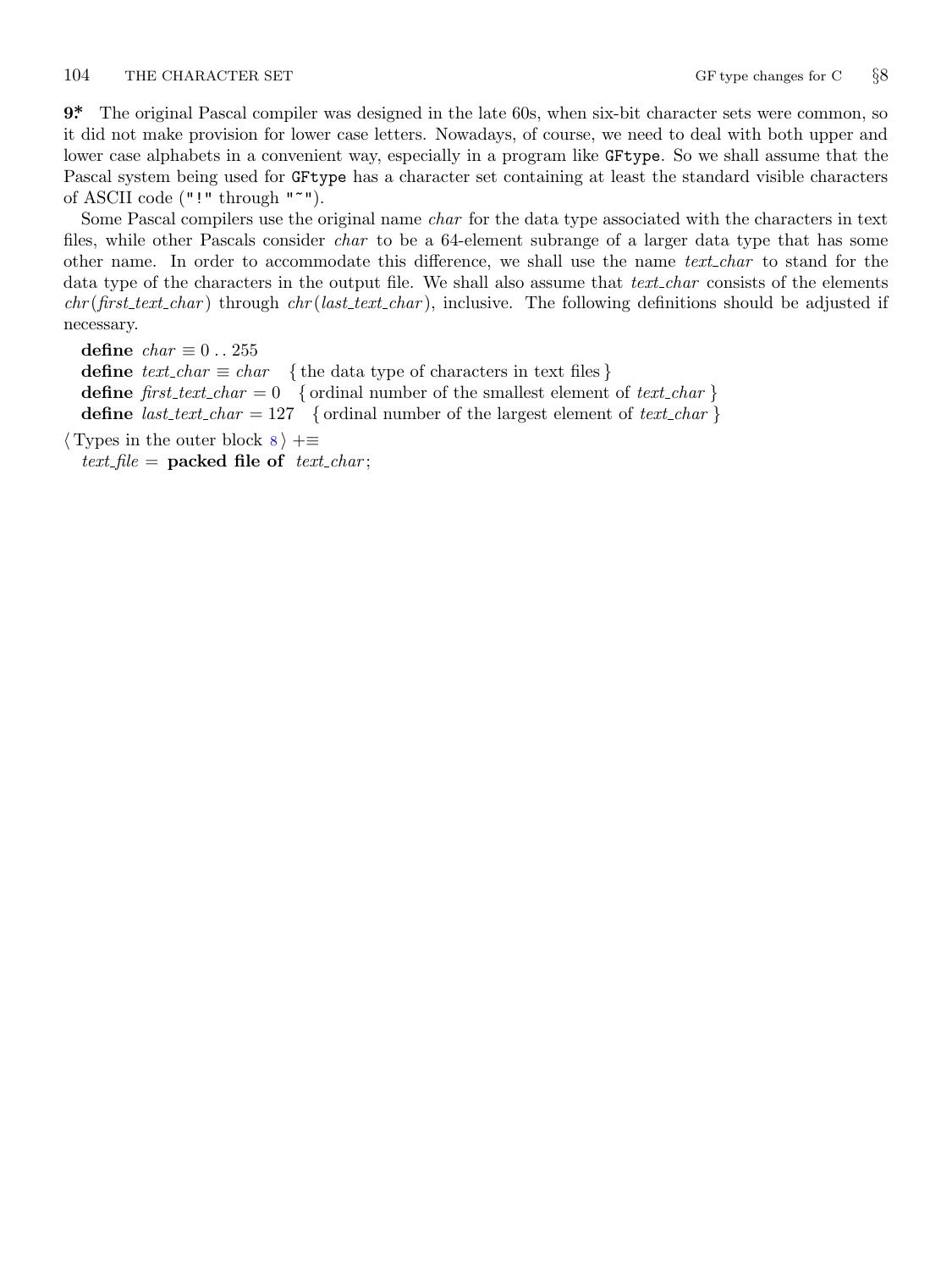<span id="page-4-0"></span>

**22\*.** In C, we do path searching based on the user's environment or the default path.

**procedure** *open gf file* ; *{* prepares to read packed bytes in *gf file }* **begin**  $gf$   $fhle$   $\leftarrow$   $kpse\text{-}open\ \text{-}file \text{ } (cmdline (optind), kpse\text{-}gf\text{-}format);$   $cur\_loc \leftarrow 0;$ *⟨*Print all the selected options 34\* *⟩*; **end**;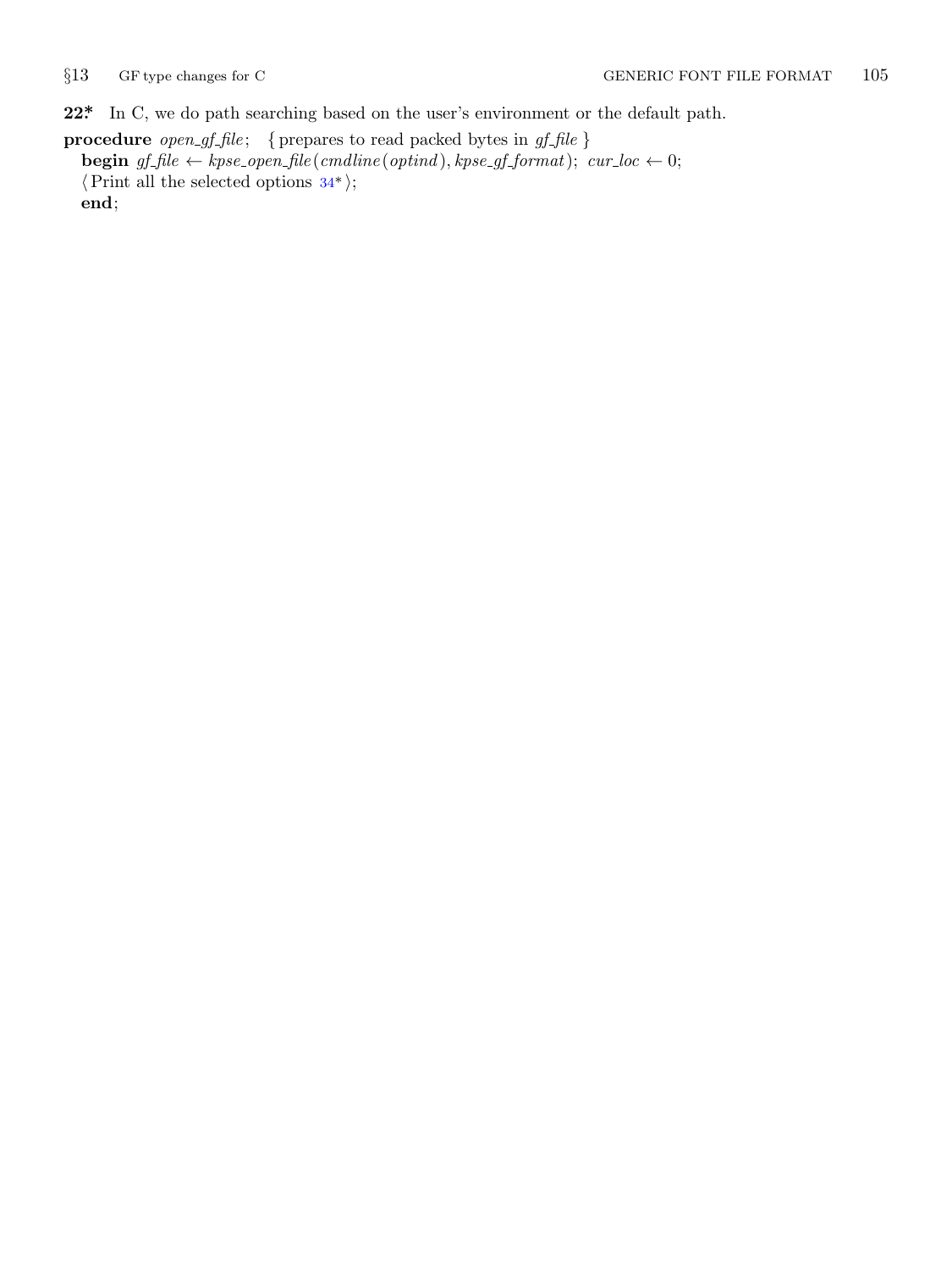## <span id="page-5-0"></span>106 OPTIONAL MODES OF OUTPUT GF type changes for C  $\S 25$

**25\*. Optional modes of output.** GFtype will print different quantities of information based on some options that the user must specify: We set *wants mnemonics* if the user wants to see a mnemonic dump of the GF file; and we set *wants pixels* if the user wants to see a pixel image of each character.

When GFtype begins, it [en](#page-1-0)gages the user in a brief dialog so that the options will be specified. This part of GFtype requires nonstandard Pascal constructions to handle the online interaction; so it may be preferable in some cases to omit the dialog and simply to produce the maximum possible output (*wants mnemonics* = *w[an](#page-2-0)ts pixels* = *true* ). On other hand, the necessary system-dependent routines are not complicated, so they can be introduced without terrible trauma.

*⟨* Globals in the outer block 4\* *⟩* +*≡ wants mnemonics* : *c int type* ; *{* controls mnemonic output *} wants pixels* : *c int type* ; *{* controls pixel output *}*

**26\***  $\langle$  Set initial values  $6^*$   $\rangle$  +=

**27\*.** There is no terminal input. The options for running this program are offered through command line options.

**29\*.** During the dialog, extensions of GFtype might treat the first blank space in a line as the end of that line. Therefore *input ln* makes sure that there is always at least one blank space in *buffer*.

(This routine is more complex than the present implementation needs, but it has been copied from DVItype so that system-dependent changes that worked before will work again.)

**30\*.** This was so humdrum that we got rid of it. (module 30)

**31\*.** The dialog procedure module is eliminated. (module 31)

**32\*.** So is its first part. (module 32)

**33\*.** So is its second part. (module 33)

**34\*.** After the command-line switches have been processed, we print the options so that the user can see what GFtype thought was specified.

*⟨*Print all the selected o[pt](#page-4-0)ions 34\* *⟩ ≡*

*print*(´Options␣selected:␣Mnemonic␣output␣=␣´); **if** *wants mnemonics* **then** *print*(´true´) **else** *print*(´false´); *print*(´;␣pixel␣output␣=␣´); **if** *wants pixels* **then** *print*(´true´) **else** *print*(´false´); *print ln*(´.´)

This code is used in section 22\*.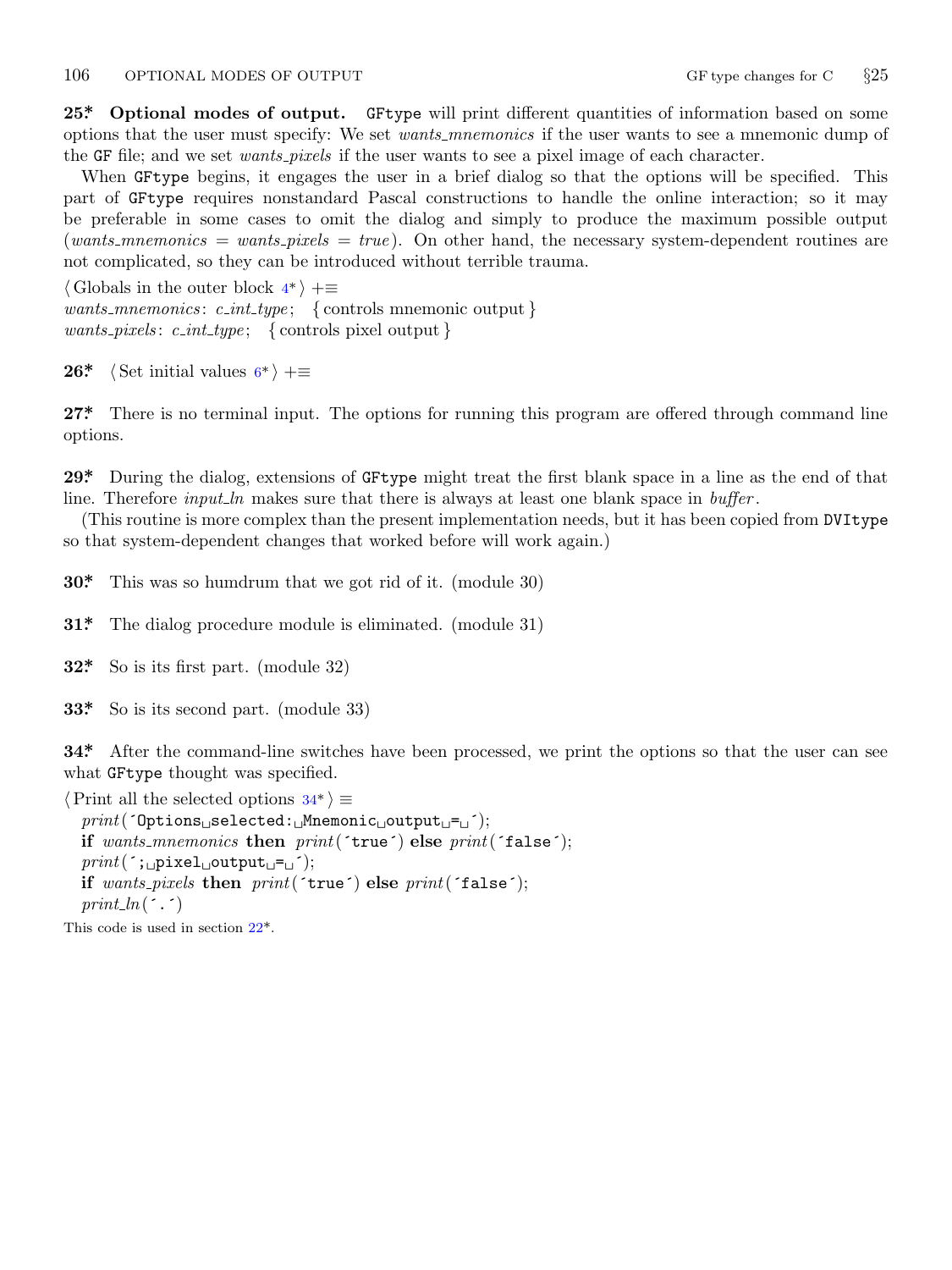<span id="page-6-0"></span>*§*35 GF type changes for C THE IMAGE ARRAY 107

**37\*.** In order to allow different systems to change the *image* array easily from row-major order to columnmajor order (or vice versa), or to transpose it top and bottom or left and right, we declare and access it as follows.

 $\text{define } image \equiv image\_array[m + (max_{c}col + 1) * n]$ 

*⟨* Globals in the outer block 4\* *⟩* +*≡ image array* : *↑pixel* ;

**38\*.** A *boc* command has parameters *min m*, *max m*, *min n*, and *max n* that define a rectangular subarray in which the pixels of the current character must lie. The program here computes limits on GFtype's modified *m* and *n* variables, and clears the resulting subarray to all *white* .

(There may be a faster way to clear a subarray on particular systems, using nonstandard extensions of Pascal.)

*⟨* Clear the image 38\* *⟩ ≡* **begin**  $max\_{col} \leftarrow max\_max\_stated - min\_m\_stated - 1;$ **if**  $max\_{col} > max\_{cols}$  **then**  $max\_{col} \leftarrow max\_{cols}$ ;  $max_{i} row \leftarrow max_{i} - state_{i} - min_{i} - state_{i}$ **if**  $max_{1} row > max_{1} rows$  **then**  $max_{1} row \leftarrow max_{1} rows;$ if  $(max_{1}row > 0) \wedge (max_{1}col > 0)$  then  $image_{1}array \leftarrow xcaloc_{1}array(pixel, max_{1}max_{1}row);$ **end**

This code is used in section 71.

**39\*** With *image\_array* allocated dynamically these are the same.

**define**  $max\_subrow \equiv max\_row$  { vertical size of current subarray of interest } **define**  $max\_subcol \equiv max\_col \{ \text{horizontal size of current subarray of interest \} }$ 

**40\*.** As we paint the pixels of a character, we will record its actual boundaries in variables *max m observed* and *max\_n\_observed*. Then the following routine will be called on to output the image, using blanks for *white* and asterisks for *black* . Blanks are emitted only when they are followed by nonblanks, in order to conserve space in the output. Further compaction could be achieved on many systems by using tab marks. An integer variable *b* will be declared for use in counting blanks.

*⟨*Print the image 40\* *⟩ ≡*

**begin**  $\langle$  Compare the subarray boundaries with the observed boundaries 42  $\rangle$ ; **if**  $max\_subcol > 0$  **then** { there was at least one *paint* command } *⟨*Print asterisk patterns for rows 0 to *max subrow* 43 *⟩* **else** *print\_ln*(´(The<sub></sub>∟character<sub>∟</sub>is<sub>∟</sub>entirely<sub>∟</sub>blank.)´); **if**  $(max_{1}row>0) ∧ (max_{1}col>0)$  **then begin**  $libc-free(image\_array); image\_array \leftarrow$ **nil**; **end**; **end**

This code is used in section 69.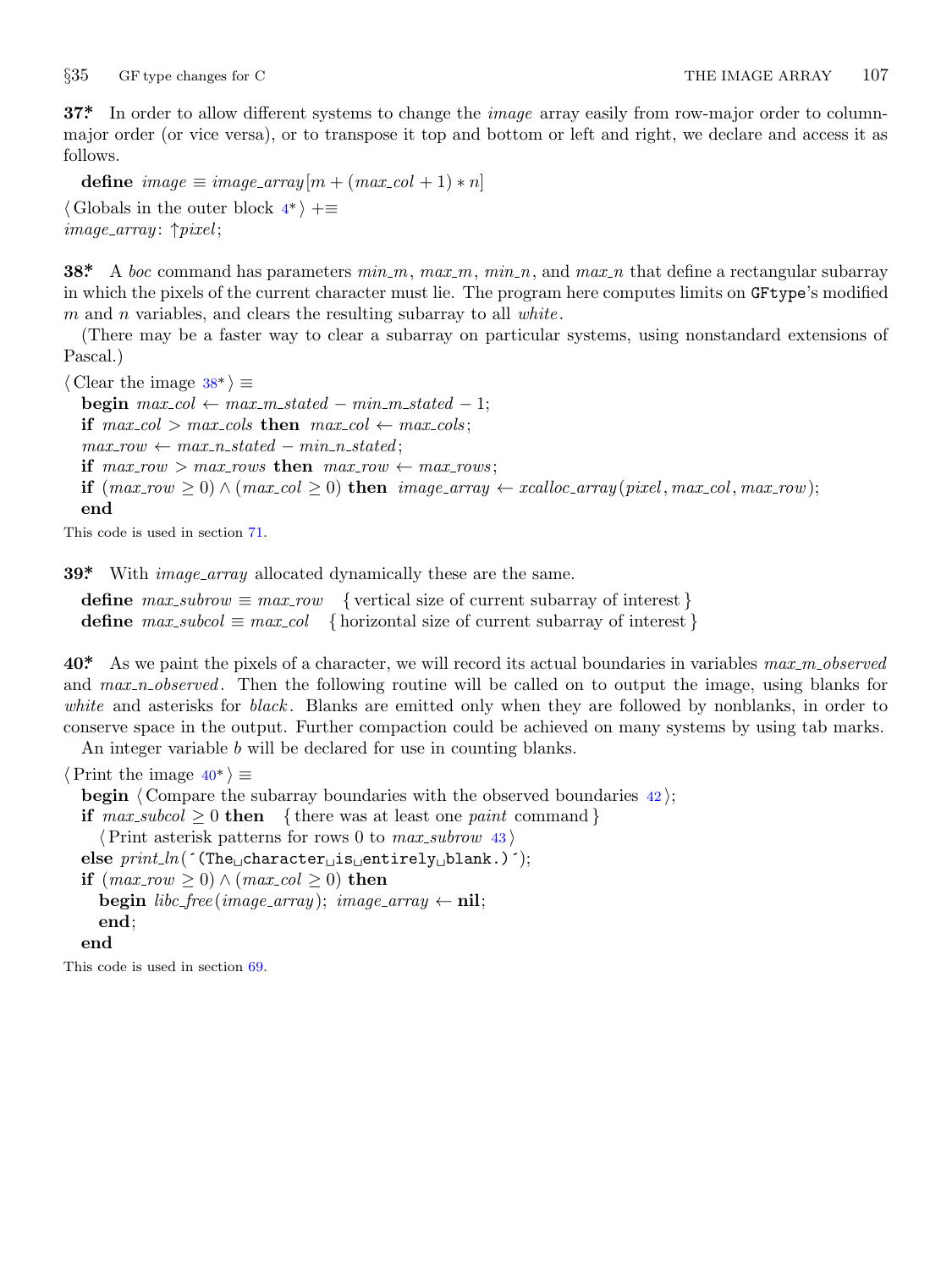<span id="page-7-0"></span>**45\*.** We steal the following routine from METAFONT.

**define**  $unity \equiv \langle 200000 \rangle \{2^{16}, \text{ represents } 1.00000\}$ 

**procedure** *print scaled* (*s* : *integer* ); *{* prints a scaled number, rounded to five digits *}* **var** *delta* : *integer* ; *{* amount of allowable inaccuracy *}* **begin if** *s <* 0 **then begin**  $print('-')$ ;  $negative(s)$ ; {print the sign, if negative } **end**;  $print(s \textbf{div} unity : 1);$  { print the integer part }  $s \leftarrow 10 * (s \mod unity) + 5;$ **if**  $s \neq 5$  **then begin**  $delta \leftarrow 10$ ;  $print(\cdot \cdot \cdot)$ ; **repeat if**  $delta >$  *unity* **then**  $s \leftarrow s + 100000 - (delta \text{ div } 2);$  {round the final digit}  $print(xchr[ord' (0^*) + (s \textbf{div } unity)]);$   $s \leftarrow 10 * (s \textbf{mod } unity);$   $delta \leftarrow delta \leftarrow delta * 10;$ **until**  $s \leq delta$ ; **end**; **end**;

**48\*.** Before we get into the details of *do char* , it is convenient to consider a simpler routine that computes the first parameter of each opcode.

 $\text{define} \, \text{four}\, \text{cases} (\#) \equiv \#, \# + 1, \# + 2, \# + 3$  $\text{define } eight\_cases (\#) \equiv four\_cases (\#), four\_cases (\# + 4)$  $\text{define } sixteen\_cases \text{ } (\#) \equiv eight\_cases \text{ } (\#), eight\_cases \text{ } (\# + 8)$  $\text{define } thirty\_two\_cases (\#) \equiv sixteen\_cases (\#), sixteen\_cases (\# + 16)$ **define**  $thirty\_seven\_cases$  (#)  $\equiv thirty\_two\_cases$  (#),  $four\_cases$  (# + 32), # + 36  $\text{define } sixty\_four\_cases(\texttt{\#}) \equiv thirty\_two\_cases(\texttt{\#}), thirty\_two\_cases(\texttt{\#}+32)$ **function** *first par* (*o* : *eight bits* ): *integer* ; **begin case** *o* **of**  $sixty\_four\_cases$  ( $paint_0$ ):  $first_par \leftarrow o - paint_0$ ;  $paint1, skip1, char\_loc, char\_loc + 1, xxx1$ :  $first\_par \leftarrow get\_byte;$  $paint1 + 1, skip1 + 1, xxx1 + 1: first\_par \leftarrow get\_two\_bytes;$  $paint1 + 2, skip1 + 2, xxx1 + 2: first\_par \leftarrow get\_three\_bytes;$  $xxx1 + 3$ *, yyy* : *first\_par*  $\leftarrow$  *signed\_quad*;  $boc, boc1, eoc, skip0, no-op, pre, post, post, post, undefined_{commands: first-par} \leftarrow 0;$  $sixty_four\_cases(new_rrow_0):$   $first_par \leftarrow o - new_rrow_0;$  $sixty_four\_cases(new_rrow_0 + 64)$ :  $first_par \leftarrow o - new_rrow_0$ ; *thirty\_seven\_cases*( $new_{av} = 0 + 128$ ):  $first_{av} \leftarrow 0 - new_{av} = 0$ ; **othercases** *abort*(´internal␣error´) **endcases**; **end**;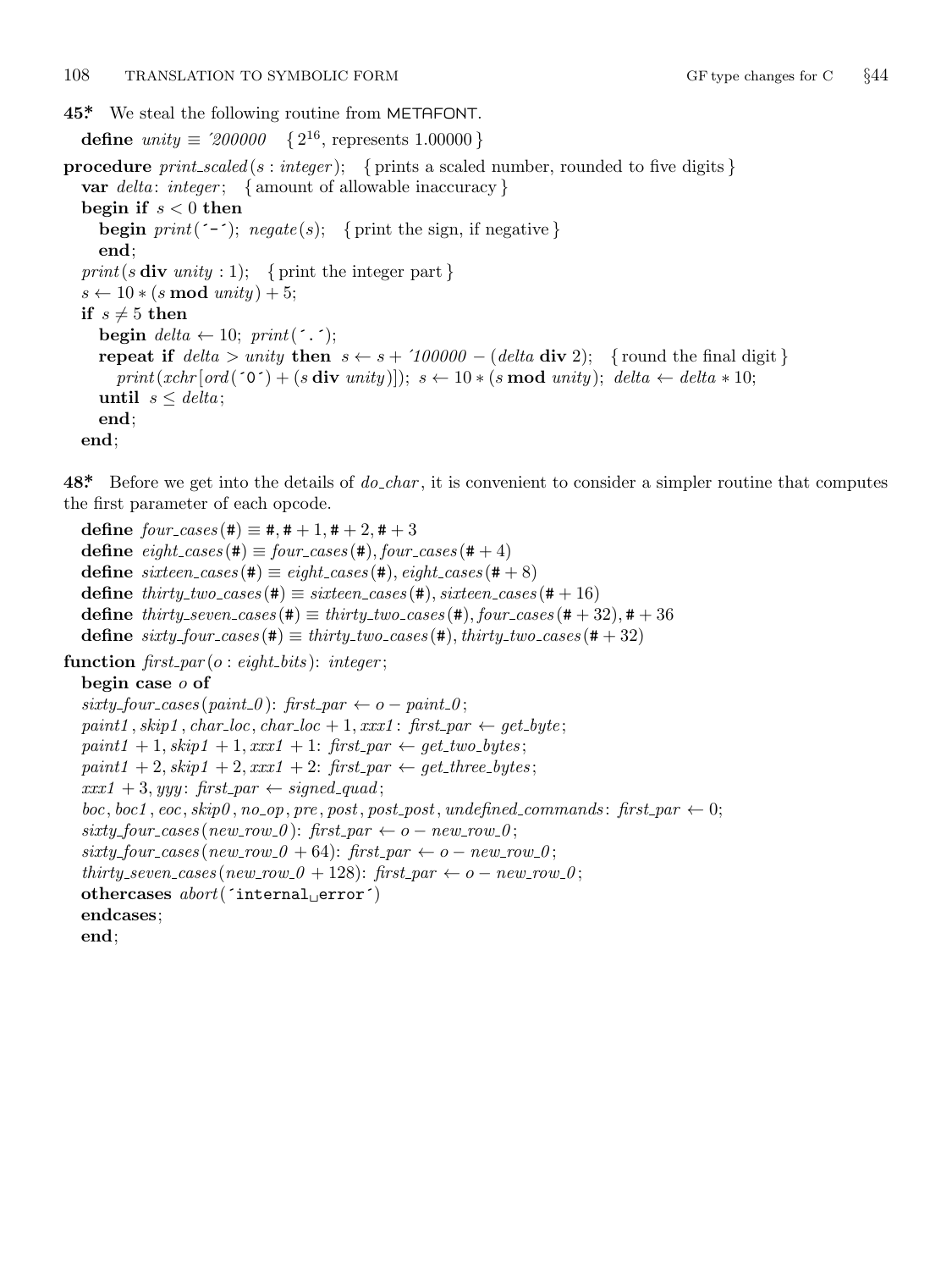<span id="page-8-0"></span>

**51\*.** The multiway switch in *first par* , above, was organized by the length of each command; the one in *do char* is organized by the semantics.

*⟨* Start translation of command *o* and **goto** the appropriate label to finish the job 51\* *⟩ ≡*

**if**  $o \leq paint1 + 3$  **then**  $\langle$  Translate a sequence of *paint* commands, until reaching a non-*paint* 56 $\rangle$ ; **case** *o* **of**

*four\_cases* ( $skip$ ):  $\langle$  Translate a  $skip$  command 60 $\rangle$ ;  $sixty\_four\_cases(new\_row_0): \langle$  Translate a  $new\_row$  command 59 $\rangle$ ;  $sixty\_four\_cases(new\_row_0 + 64)$ :  $\langle$  Translate a *new\_row* command 59 $\rangle$ ; *thirty\_seven\_cases* ( $new_{\text{row}} \text{0} + 128$ ):  $\langle$  Translate a  $new_{\text{row}}$  command 59); *⟨* Cases for commands *no op*, *pre* , *post*, *post post*, *boc*, and *eoc* 52 *⟩*  $four\_cases(xxx1):$   $\langle$  Translate an *xxx* command 53 $\rangle$ ; *yyy* : *⟨* Translate a *yyy* command 55 *⟩*; **othercases** *error* (´undefined␣command␣´*, o* : 1*,* ´!´) **endcases**

This code is used in section 50.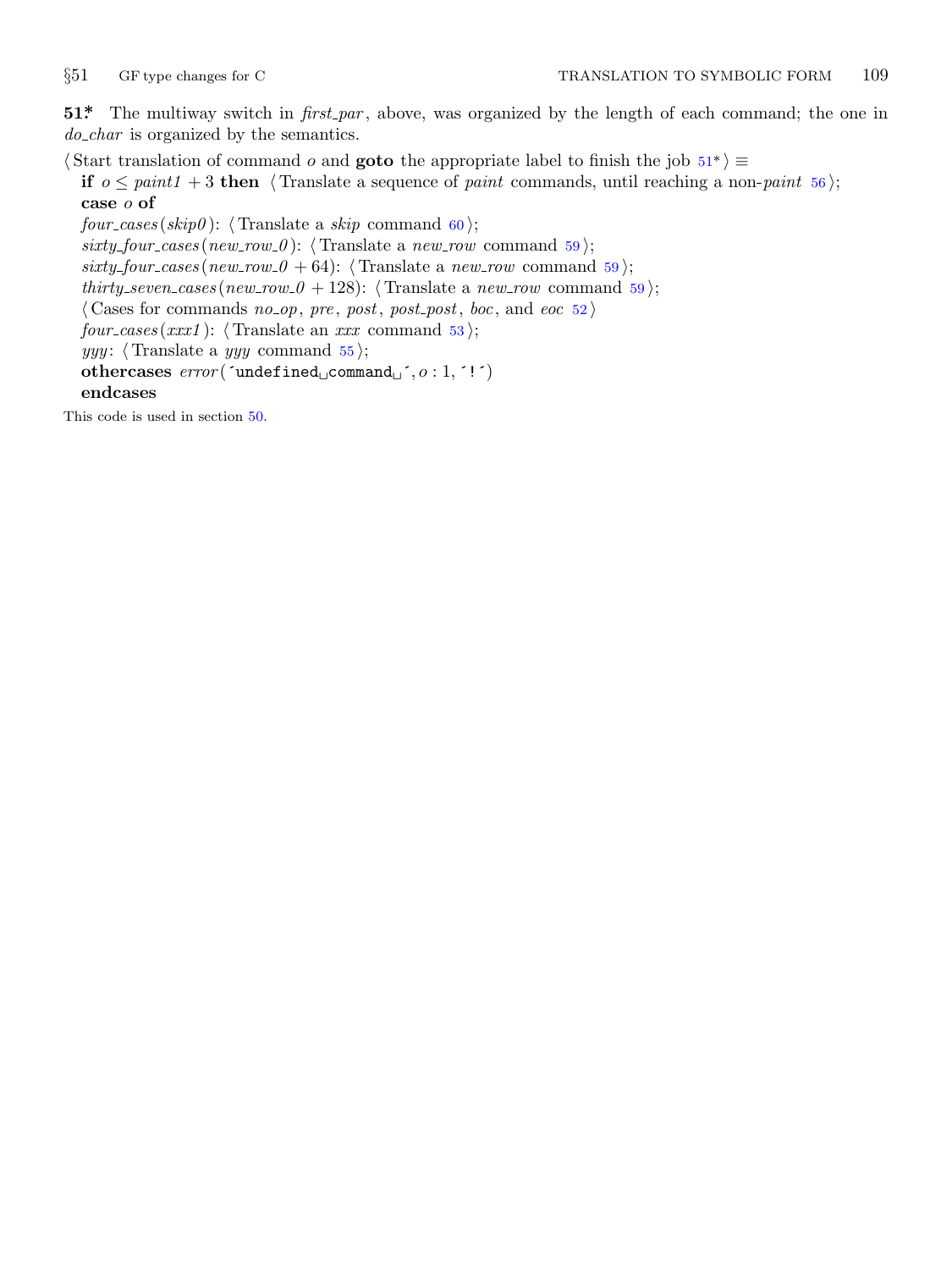## <span id="page-9-0"></span>110 READING THE POSTAMBLE GF type changes for C  $\S61$

**66\*. The main program.** Now we are ready to put it all together. This is where GFtype starts, and where it ends.

**begin** *initialize* ; *{* get all variables initialized *} ⟨*Process the preamble 68 *⟩*; *⟨* Translate all the characters 69 *⟩*; *print nl* ; *read postamble* ; *print*(´The␣file␣had␣´*, total chars* : 1*,* ´␣character´); **if** *total\_chars*  $\neq$  1 **then** *print*( $\in$ s $\in$ ); *print ln*(´␣altogether.´); **end**.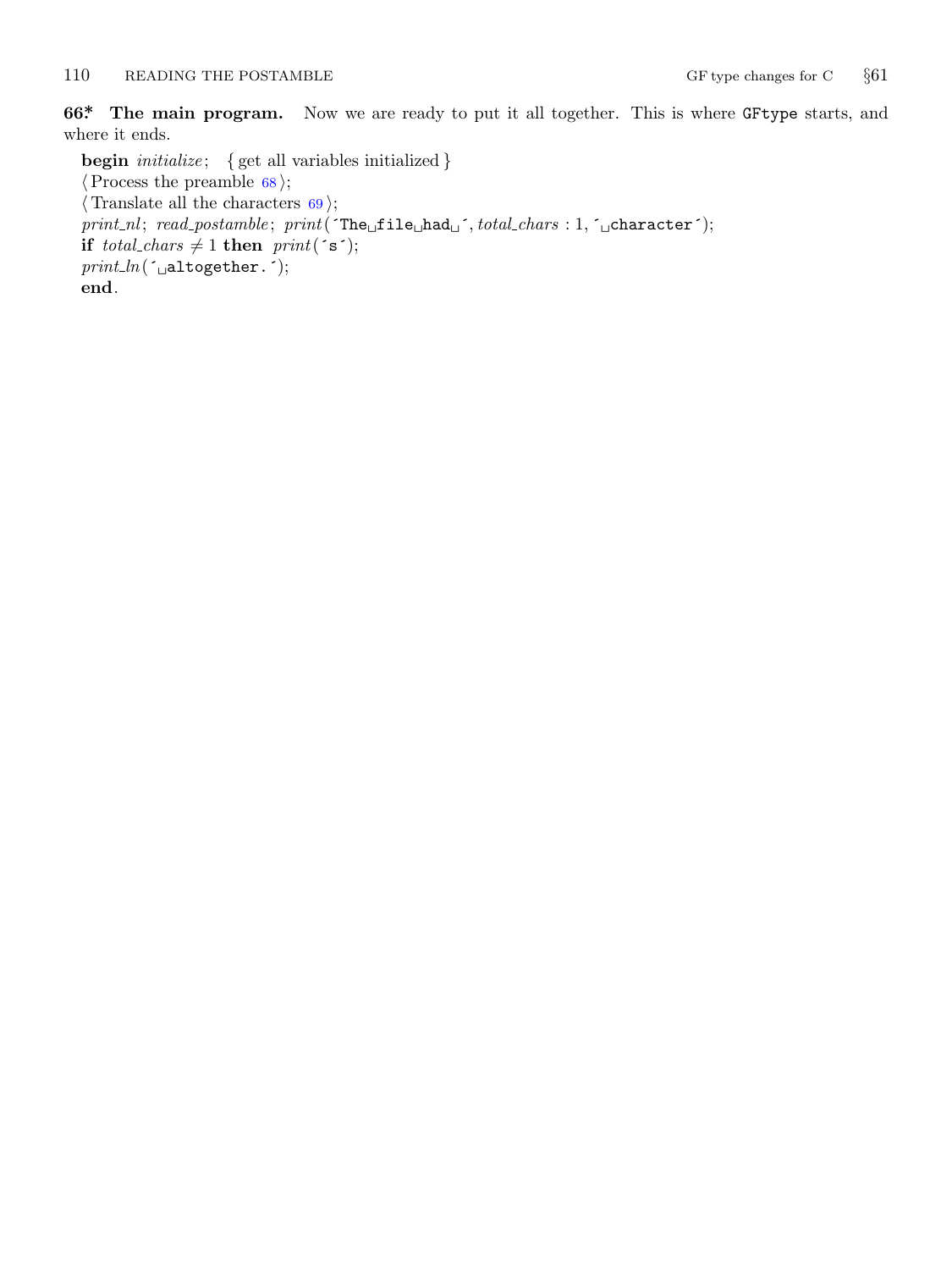<span id="page-10-0"></span>

**73\*. System-dependent changes.** Parse a Unix-style command line. **define**  $argument_is(\textbf{\#}) \equiv (stromp(long-options[option_index].name, \textbf{\#}) = 0)$ **define**  $do\_nothing \equiv \{$  empty statement  $\}$ *⟨* Define *parse arguments* 73\* *⟩ ≡* **procedure** *parse arguments* ; const  $n\text{-}options = 4$ ;  $\{ Pascal won't count array lengths for us.\}$ **var** *long options* : **array** [0 *. . n options* ] **of** *getopt struct*; *getopt return val* : *integer* ; *option index* : *c int type* ; *current option*: 0 *. . n options* ; **begin** *⟨* Define the option table 74\* *⟩*; **repeat**  $qetopt_rreturn_val \leftarrow qetopt_llong-only(argc, argv, \text{``}, long-options, address_of(option_index));$ **if**  $qetopt\_return\_val = -1$  **then begin** *do nothing* ; *{*End of arguments; we exit the loop below. *}* **end else if**  $\text{getopt}\_\text{return}\_\text{val} = "?"$  **then begin** *usage* (*my name* ); **end else if** *argument is* (´help´) **then begin** *usage help*(*GFTYPE HELP,* **nil**); **end else if** *argument is* (´version´) **then begin** *print version and exit*(*banner ,* **nil***,* ´D.R.␣Fuchs´*,* **nil**); **end**; *{*Else it was a flag. *}* **until**  $getopt\_return\_val = -1$  $getopt\_return\_val = -1$  $getopt\_return\_val = -1$ ; {Now *optind* is the index of first non-option on the command line. We must have one remaining argument. *}* **if**  $(\text{optind} + 1 \neq \text{argc})$  **then begin** *write ln*(*stderr , my name ,* ´:␣Need␣exactly␣one␣file␣argument.´); *usage* (*my name* ); **end**; **end**;

This code is used in section 3\*.

**74\*.** Here are the opt[ion](#page-11-0)s we [all](#page-11-0)ow. The first is one of the standard GNU options.

*⟨* Define the option table 74\* *⟩ ≡*  $current\_option \leftarrow 0; long\_options[current\_option].name \leftarrow 'help';$ 

 $\log \left[ \text{current\_option} \right]$ *has*  $\text{arg } \leftarrow 0$ ;  $\log \left[ \text{current\_option} \right]$ *flag*  $\leftarrow 0$ ;  $long\_options[current\_option].val \leftarrow 0; incr(current\_option);$ See also sections 75\*, 76\*, 77\*, and 78\*.

This code is used in section 73\*.

**75\*.** Another of the standard options.

*⟨* Define the option table 74\* *⟩* +*≡*  $long-options[current\_option].name \leftarrow 'version'; long\_options[current\_option].has\_arg \leftarrow 0;$  $long\_options$  [ $current\_option$ ]*.* $flag \leftarrow 0$ ;  $long\_options$  [ $current\_option$ ]*.val*  $\leftarrow 0$ ;  $incr$  ( $current\_option$ );

**76\*.** Translate commands?

*⟨* Define the option table 74\* *⟩* +*≡*  $long-options[current\_option].name \leftarrow$   $\leftarrow$   $\leftarrow$   $\leftarrow$   $\leftarrow$   $\leftarrow$   $\leftarrow$   $\leftarrow$   $\leftarrow$   $\leftarrow$   $\leftarrow$   $\leftarrow$   $\leftarrow$   $\leftarrow$   $\leftarrow$   $\leftarrow$   $\leftarrow$   $\leftarrow$   $\leftarrow$   $\leftarrow$   $\leftarrow$   $\leftarrow$   $\leftarrow$   $\leftarrow$   $\leftarrow$   $\leftarrow$   $\leftarrow$   $\leftarrow$   $\leftarrow$   $\leftarrow$   $\leftarrow$   $\leftarrow$   $\leftarrow$   $\leftarrow$   $\leftarrow$   $\$  $long\_options[current\_option]$ *.flag*  $\leftarrow$  *address\_of* (*wants\_mnemonics*);  $long\_options[current\_option].val \leftarrow 1; incr(current\_option);$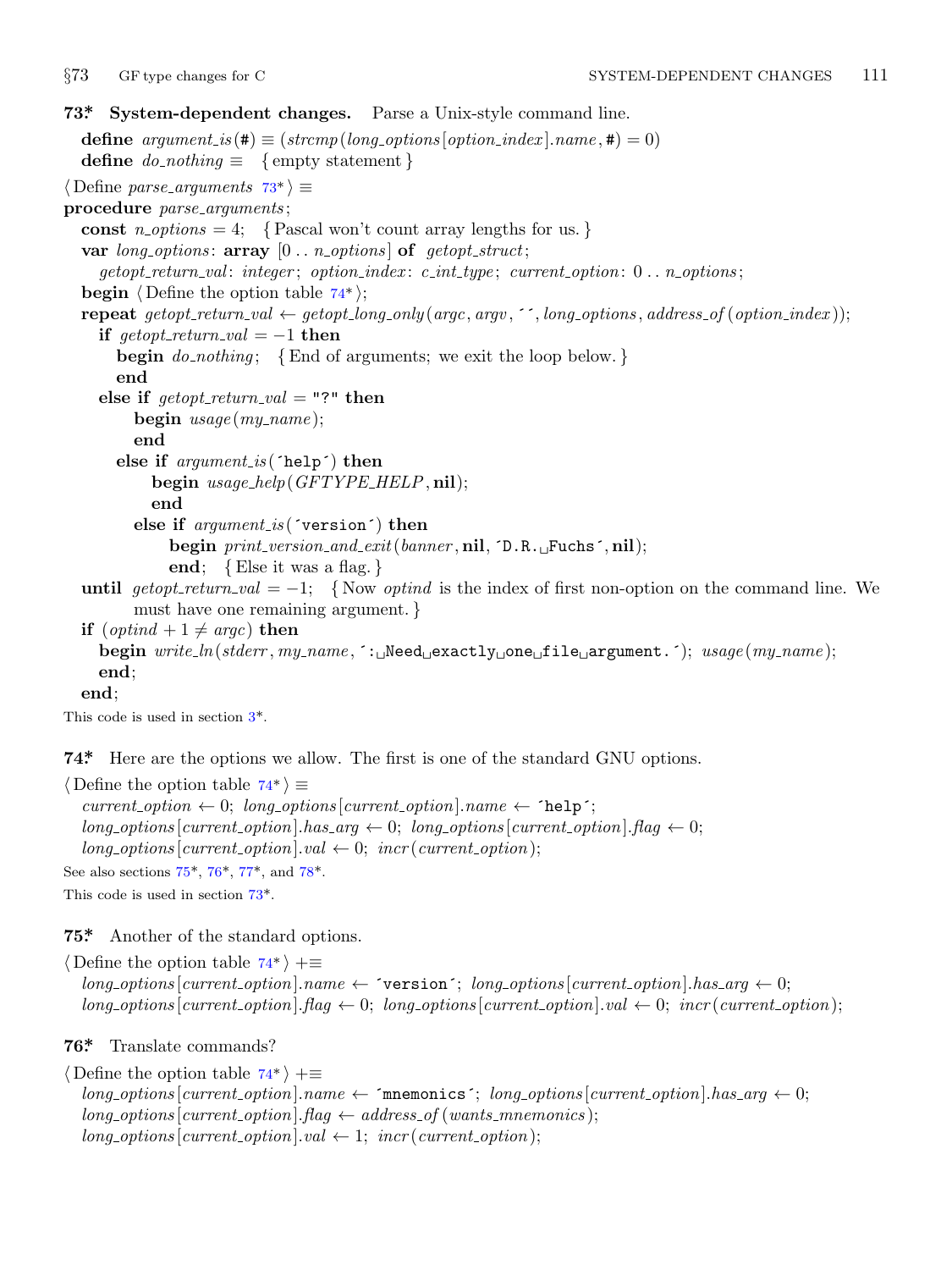## <span id="page-11-0"></span>112 SYSTEM-DEPENDENT CHANGES GF type changes for C  $\S 77$

**77\*.** Show pixels?

*⟨* Define the option table [74\\*](#page-10-0) *⟩* +*≡*  $long\_options[current\_option].name \leftarrow \text{images'}; long\_options[current\_option].has\_arg \leftarrow 0;$  $long\_options[current\_option].flag \leftarrow address\_of(wants\_pixels); long\_options[current\_option].val \leftarrow 1;$ *incr* (*current option*);

**78\*.** An element with all zeros always ends the list.

*⟨* Define the option table 74\* *⟩* +*≡*  $long\_options[current\_option].name \leftarrow 0; long\_options[current\_option].has\_arg \leftarrow 0;$  $long\_options$  [*current\_option*]*.flag*  $\leftarrow 0$ ; *long\_options* [*current\_option*]*.val*  $\leftarrow 0$ ;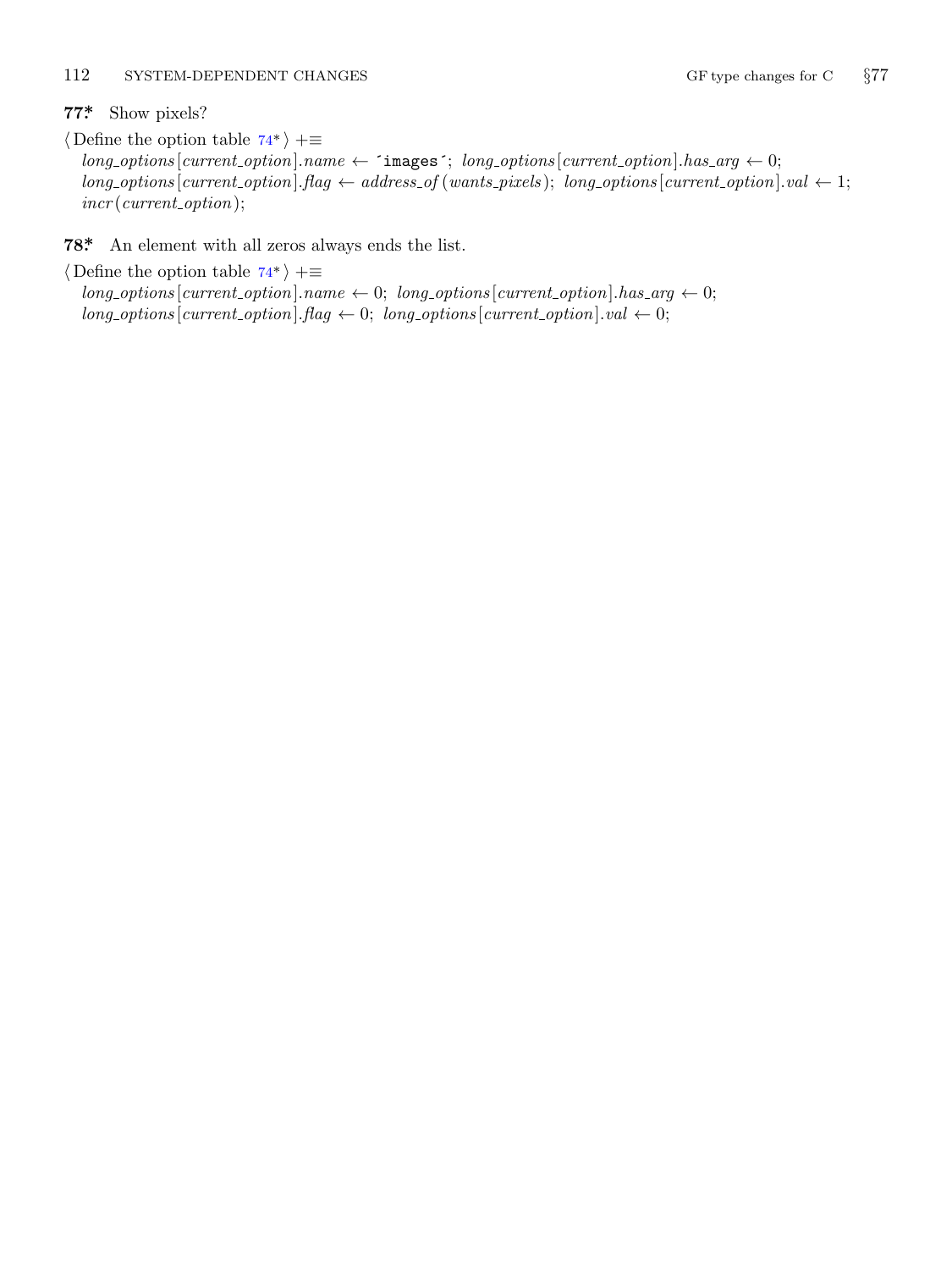<span id="page-12-0"></span>*§*79 G[F ty](#page-10-0)pe changes for C INDEX 113

ifier is u[se](#page-2-0)[d.](#page-7-0)

The following s[ec](#page-2-0)ti[ons](#page-10-0) [were](#page-10-0) [cha](#page-11-0)nged by the change file: 1, 3, 4, 5, 6, 7, 9, [22,](#page-7-0) 25, 26, 27, 29, 30, 31, 32, 33, 34, 37, 38, 39, 40, 45, 48, 51, 66, 73, 74, 75, 76, 77, 78, 79.

−help : [7](#page-10-0)4\*. −version : 7[5\\*.](#page-10-0) *a*: 24, [6](#page-1-0)[7.](#page-10-0) *abort*:  $\frac{7}{7}$ , 48\* *address of* : 6\*, 73\*, 76\*, 77\*. *aok* : 49. *argc*: 73\*. *argument is* : 7[3\\*.](#page-2-0) *argv*:  $3^{*}$  73<sup>\*</sup> *ASCII co[de](#page-2-0)* : 8, 10. *b*: 24, 6[7.](#page-1-0) backpointer...shoul[d b](#page-6-0)e  $p: 61$ . backpointers: 18. Bad GF file : 7\*. *bad char* : 53, [54](#page-7-0). *bad\_gf* :  $\frac{7}{50}$ , 64, 68, 69. *banner*: 1,\* 3,\* [73](#page-1-0).\* *black*: 14, 15, [3](#page-1-0)[5,](#page-2-0) 36, 40<sup>\*</sup>, 57, 58, 59. *boc*: 13, 15, 16, 17, 18, 38, 42, 44, 48, 49, 52, 69, 71. boc occ[urr](#page-5-0)ed before eoc: 52. *boc1* : 15, <u>16</u>, 48, 52, 69. *boolean*: 36, 49, 54. *bound default*: 3\*, 6\*. *bound\_name*[:](#page-5-0)  $3, 6$  $3, 6$ \* *break* : [2](#page-3-0)8. *buffer* : 29\*. byte n is not boc: [69](#page-7-0). *byte file* : 20, 21. *c*: 24, 61, 67. *c int type* : 25\*, 73\*. *char* : 9\*. char ended unexpectedly : 69. *char loc*: 15, 16, 18, 48\*, 65.  $char\_loc0: 15.$ *char p[tr](#page-3-0)* : 46, 47, 64, 65, 71. character [lo](#page-4-0)cation should be...:  $65$ . *character co[de](#page-2-0)* : 46, 71. check sum: 17[.](#page-1-0) *check sum*: 61, 62. Chinese c[har](#page-4-0)acters: 18. *chr*: 9, 10, 12. *cmdline* : 22\*.  $const\_chk:$  6<sup>\*</sup> *const cstring* : 3\*.  $cs: \quad \underline{17}.$ *cur loc*: 22\*, 23, 24, 50, 61, 64, 65, 69, 71. *current\_option*:  $\frac{73}{74}$ , 74<sup>\*</sup>, 75<sup>\*</sup>, 76<sup>\*</sup>, 77<sup>\*</sup>, 78<sup>\*</sup> *d*: 24.

decr: 6,\* 43, 53, 68. *def line length* : 5\*, 6\*. *del m*: 15. *del n*: 15. *delta* : 45\*. design size: 17. *design size* : 61, 62.  $dm: \frac{15}{2}$ . *do\_char* : 44, 48, 4[9,](#page-7-0) 51, 69. *do\_nothing* : [73](#page-7-0)\* *ds*: <u>17</u>. duplicate locator...: 65. *dx* : 15, 18. *dy* : 15, 18. *eight\_bits*: 20, 24, 48, 49. *eight cases* : [4](#page-8-0)8\*. **else**: 2. **end**: 2. endcases: [2](#page-7-0). *eoc*: 13[,](#page-3-0) 15, <u>16</u>, 17, 48, 52. *eof* : [24,](#page-10-0) [50,](#page-10-0) [64.](#page-10-0) *error* : 50, 51, [52,](#page-8-0) 61, 64, 65, 71. *false* : 36, 49, 53. First byte i[sn'](#page-7-0)t...:  $68$ . *first\_par* :  $48$ <sup>\*</sup>, 50, 51<sup>\*</sup>, 65.  $first\_text\_char: 9, 12.$  $first\_text\_char: 9, 12.$ *flag*: 74, 75, 76, 77, 78\* *four cases* : 48\*, 51[\\*.](#page-10-0) Fuchs, David [Ray](#page-10-0)mond:  $1^*$  19. *get byte* : 24, [48\\*,](#page-4-0) 50, 53, 64, 65, 68, 71. *get three bytes* : 24, 48\*. *get two bytes* : 24, 48\*. *getopt long [o](#page-1-0)nly* : 73\*. *getopt return val* : [73\\*.](#page-10-0) *getopt str[uct](#page-10-0)*: [7](#page-10-0)3[\\*.](#page-10-0) *gf\_file* :  $3, 21, 22, 23, 24, 50, 64$ . *gf i[d](#page-1-0) byte* : 15, 64, 68. *gf prev ptr* : 46, 61, 69, 71.  $GF\_type: \quad \underline{3^*}$  $GF\_type: \quad \underline{3^*}$  $GF\_type: \quad \underline{3^*}$ *GFTYPE HE[LP](#page-2-0)*: [73\\*.](#page-6-0) *has\_arg* [:](#page-2-0) 74\*, 75\*, 76\*, 77\*, 78\*. *hppp*: <u>17</u>, 61, 62. *i*:  $3^*$ identification byte should be n:  $64, 68$ . *image*: 37,\* 43, 58. *image\_array* : 5,\* 6,\* 37,\* 38,\* 39,\* 40.\* *incr* : 6, 24, 43, 53, 58, 59, 71, 74, 75, 76, 77\*  $inf: 6^*$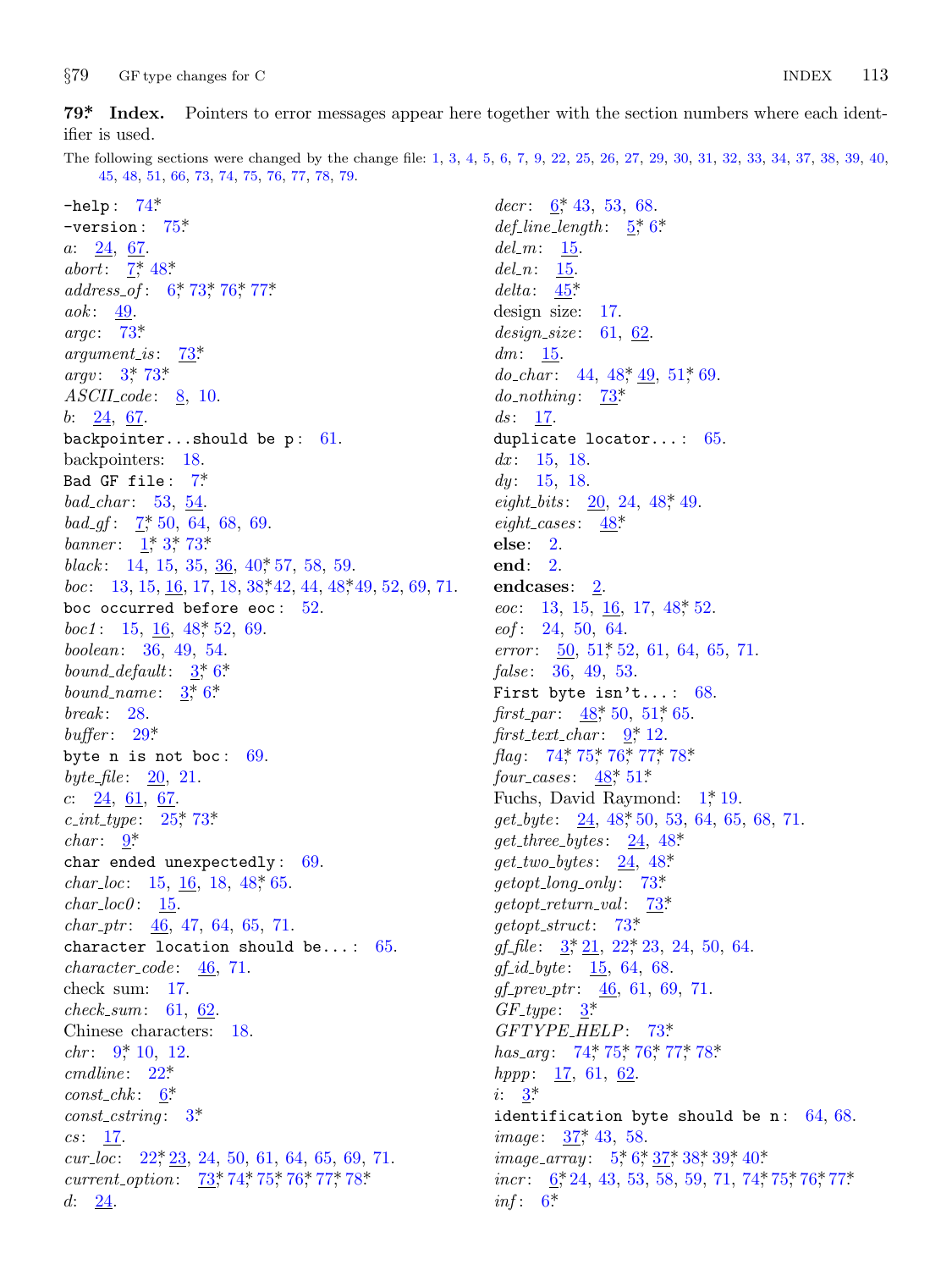$inf$ *line length* :  $5^*$ *initialize* :  $\frac{3}{2}$  66\* *input ln*: 29\*. *integer* :  $3, 4, 23, 24, 35, 41, 45, 46, 48, 49,$  $3, 4, 23, 24, 35, 41, 45, 46, 48, 49,$  $3, 4, 23, 24, 35, 41, 45, 46, 48, 49,$ 61, 62, 67, [73](#page-4-0)\*. Japanese characters: 18. *k*: 61. Knuth, Donald [E](#page-3-0)rvin:  $1^*$ *kpse gf for[ma](#page-6-0)t*: 22\*. *kpse init prog* [:](#page-1-0) [3](#page-2-0)\*. *kpse open file* : [2](#page-10-0)2[\\*.](#page-10-0) *kpse set program name* : 3\*. *l*: 67. *last text ch[ar](#page-1-0)* [:](#page-2-0) [9\\*,](#page-6-0) [12.](#page-6-0) *libc free* : 40[\\*](#page-2-0). *line\_length* :  $4, 5, 6, 53$ . *long\_options* : 73\*, [74](#page-6-0)\*, 75\*, 76\*, 77\*, 78\*. *m*: 35, 61. *max\_col*:  $4, 5, 37, 38, 39, 40, 42.$ *max\_cols* :  $4, 6, 38$  $4, 6, 38$ \* *max\_image*:  $5^*$ ,  $6^*$ *max int*: 63. *max m*: 15, 17, 38\*. *max\_m\_observed*[:](#page-6-0)  $40, 41, 42, 57, 71, 72$ . *max m ove[ra](#page-1-0)ll* [:](#page-2-0) [41](#page-6-0), [61](#page-6-0), [63](#page-6-0), 72. *max m state[d](#page-1-0)* : [3](#page-2-0)[8\\*,](#page-6-0) 41, 61, 71, 72. *max n*: 15, [17,](#page-6-0) [35,](#page-6-0) 38\*. *max\_n\_observed*[:](#page-6-0) 40, 41, 42, 69, 72. *max n overall* : 41, [61,](#page-6-0) 63, 72. *max\_n\_stated* : 38,\*41, 43, 59, 60, 61, 71, 72. *max\_row*: 4, 4, 5, [38](#page-6-0), 39, 40, 42. *max\_rows* :  $4, 6, 38$  $4, 6, 38$ \* *max\_subcol*:  $\frac{39}{7}$  40<sup>\*</sup>, 42, 43, 58. *max\_subrow:* 39<sup>\*</sup>, 42, 43, 58. *min m*: 15, 17, 35, 38\*. *min m over[all](#page-1-0)* : [41,](#page-10-0) 61, 63, 72. *min\_m\_stated*: [3](#page-1-0)8, 41, 43, 61, 71, 72. *min\_n*: 15, [17](#page-10-0), 38\* *min n o[ver](#page-10-0)a[ll](#page-10-0)* : [41](#page-10-0), [61](#page-10-0), [63](#page-11-0), [72](#page-11-0). *min n st[ate](#page-2-0)d* [:](#page-7-0) 38\*, 41, 61, 71, 72. missing locator...[:](#page-7-0)  $64$ . *my\_name* : 1,\* 3,\* 73\* *n*: 35. *n options* : 73\*. *name* : 73, 74, 75, 76, 77, 78\* *negate*: 6,\* 45.\*  $new_{1}row_{0}.0: 15, 16, 48, 51*$ *new\_row\_1*: 15. *new row 164* : 15. *nl\_error* : 50, 53. *no\_op*: 15, 16, 18, 48, 52, 65, 70. non−ASCII character... : 53.

not enou[gh](#page-7-0) signature bytes... : 64. *o*: <u>49</u>, <u>67</u>. *open gf file* : 22\*, 68. *optind*: 22\*, 73\*. *option\_in[de](#page-1-0)x* :  $\frac{73^*}{2^*}$ Options selected:  $34*$ *ord* : 10, 45\* oriental characters: 18. **othercases**: 2. *others* : 2. *output*: 3\*. *p*: 49, 61, 67. *paint*: 56. *paint\_switch*: <u>14</u>, 15, <u>[35](#page-10-0)</u>, 57, 58, 59, 60, 71. *paint*  $\theta$  : 15, 1[6,](#page-6-0) 48\* *paint1* : 15, 16, 48, 51, [56.](#page-7-0) *paint2* : 15. *paint3* : 15. *parse arguments* : 3\*, 73\*. *pix ratio*: 61, 62, 65. *pixel* : 35, <u>36</u>, 37, 38\* *post*: 13, 15, <u>16</u>, [17](#page-7-0), 19, 48, 52, 61, 62, 69. *post loc*: 61, 62, 64. *post\_post*: 15, <u>16</u>, 17, 19, 48, 52, 64. postam[bl](#page-1-0)[e c](#page-5-0)omma[nd](#page-7-0) within...:  $52$ . postamble [poi](#page-9-0)nter should be... : 64. Postambl[e](#page-1-0) [sta](#page-5-0)[rts](#page-6-0) at byte  $n: 61$ . *pre*: 13, [15](#page-1-0), 16, 48, 52, 68. preamble com[man](#page-7-0)d within...: 52. previous character... [:](#page-10-0) 71, 72. *print*:  $3, 34, 43, 45, 50, 53, 55, 56, 57, 59, 60,$ 61, 65, 66, 68, 69, 71. *print\_ln*:  $3^*34^*40^*42$ , 43, 49, 61, 65, 66\*68, 71, 72. *print\_nl*:  $3, 43, 50, 52, 53, 66, 69$ . *print\_scaled* :  $45$ <sup>\*</sup>, 55, [61](#page-9-0), 65. *print version and exit*: 73\*. *proofing* : 18. *q*: [49](#page-7-0), 61, 67. *r*: 67. *read* : 24. *read\_postamble*:  $\underline{61}$ ,  $66*$ *real* : 62. *round* : 65. *s*: 45\*. *scaled* : 15, 17, 18. *setup bound var* : 6\*. *setup bound var end* : 6\*. *setup bound var end end* : 6\*. *setup bound variable* : 6\*. should be postpost:  $64$ . *show label* : 50. *show mnemonic*: 50, 52, 53, 55, 59, 60, 70.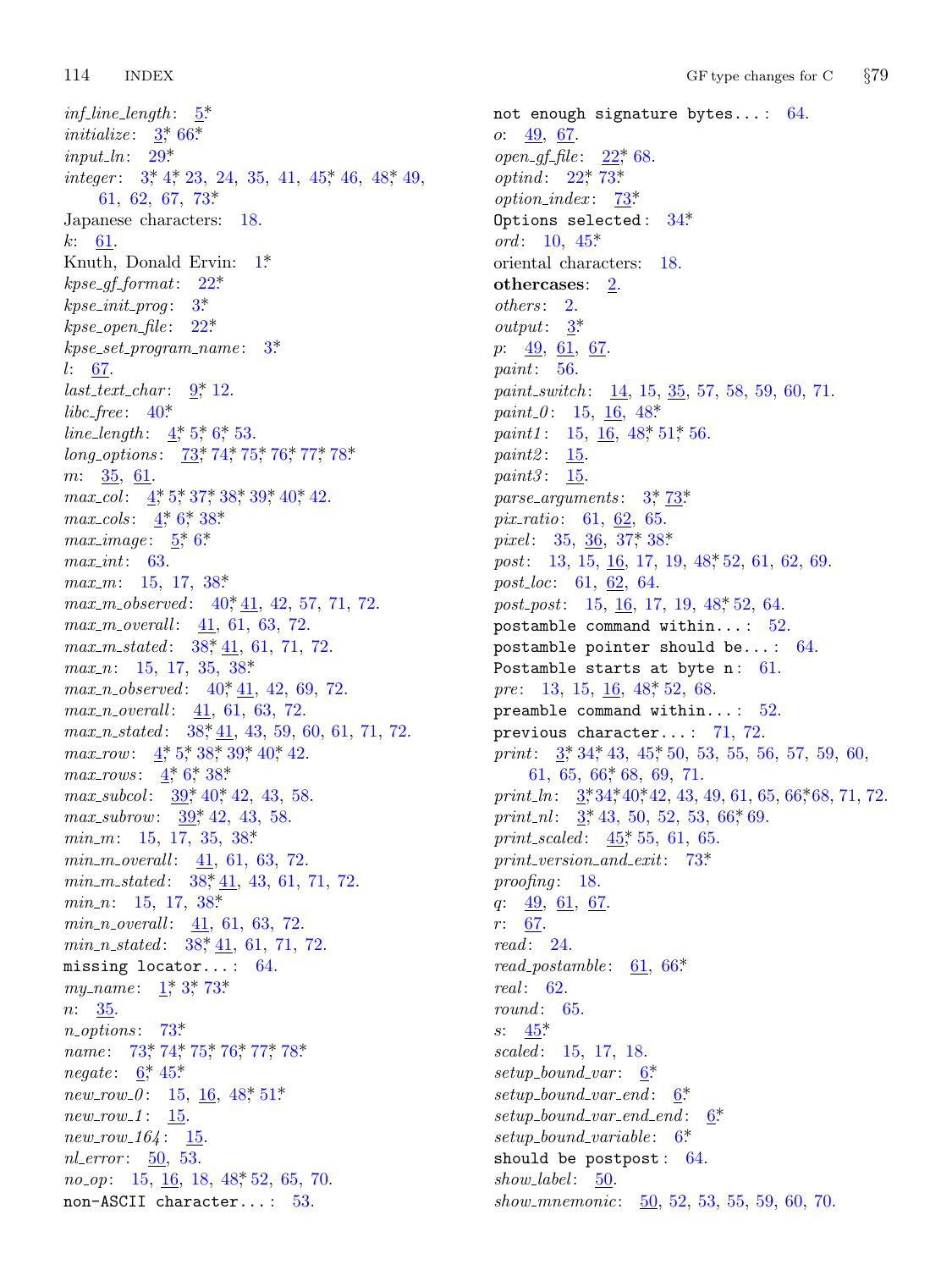*§*79 GF type c[hang](#page-7-0)[es fo](#page-8-0)r C INDEX 115

*xxx2* : 15. *xxx3* : 15. *xxx4* : 15.

*yyy*: 15, 16, 18, 48, 51, 70.

signature...should be...: 64. *signed quad* : 24, 48\*, 61, 64, 65, 71. *sixteen cases* : 48\*. *sixty fou[r](#page-2-0) c[ases](#page-10-0)* : 48\*, 51\*.  $skip0: 15, 16, 48, 51*$  $skip0: 15, 16, 48, 51*$  $skip0: 15, 16, 48, 51*$  $skip11: 15, 16, 48, 60.$  $skip11: 15, 16, 48, 60.$  $skip11: 15, 16, 48, 60.$ *skip2* : 15. *skip3* : 15. *start\_op*: 50[,](#page-2-0) 56, 70. *stderr*: 7\*, 73\*. *stdo[ut](#page-5-0)*: 3\*. *strcmp*: 73\*. string of [ne](#page-3-0)gative length: 53. *sup*: 6\*.  $sup$ *line length* :  $\frac{5}{2}$ system dependencies:  $2, 7, 9, 19, 20, 24, 25, 28,$  $29^*$ , 36, 37<sup>\*</sup>, 38<sup>\*</sup>, 40<sup>\*</sup>. *term out*: 28. *text char* : 9\*, 10.  $text_{\textit{file}:}$   $\frac{9}{4}$ The character is too large...:  $42$ . the file ended pre[mat](#page-9-0)urely:  $50$ . The f[ile](#page-5-0) had n characters...:  $66*$ *thirty\_seven\_cases* :  $48$ <sup>\*</sup>, 51<sup>\*</sup>. *thirty\_t[wo](#page-2-0)\_cases* :  $48^*$ This pixel's lower.[..](#page-8-0) : 43. This pixel's upper: 43[.](#page-7-0) *total\_ch[ars](#page-7-0)* : 46, 47, 66, 71. *true*: 25, 36, 49, 53. *u*: 61. *uexit*: 7\*. undefined command:  $51^*$ *unde[fined](#page-10-0) [comma](#page-10-0)[nds](#page-11-0)* : [1](#page-11-0)6, 48\*. *unity*:  $45 \times 65$ . *update terminal* : 28. *usage* : 73\*. *usage help*: 73\*. *v*: 61. *val* : 74\*, 75\*, [76\\*,](#page-5-0) [77\\*,](#page-5-0) 78\*. *version string* : 3\*. *vppp*: [17](#page-1-0), 61, 62. *w*: 61. *wants mnemoni[cs](#page-6-0)* : 25\*, 34\*, 50, 53, 55, 56, 57, 59, 60, 71, 76[\\*.](#page-7-0) *wants pixels* : 25\*, 34\*, 57, 69, 71, 77\*. *white*: 15, 35, [36](#page-7-0), 38, 40, 43, 57, 58, 60, 71. *write* : 3\*. *write\_ln*: 3, 7, 73\* *xcalloc array* : 38\*. *xchr*: <u>10</u>, 11, 12, 45, 53, 68. *xord* : 10, 12. *xxx1* : 15, <u>16</u>, 48, 51, 70.